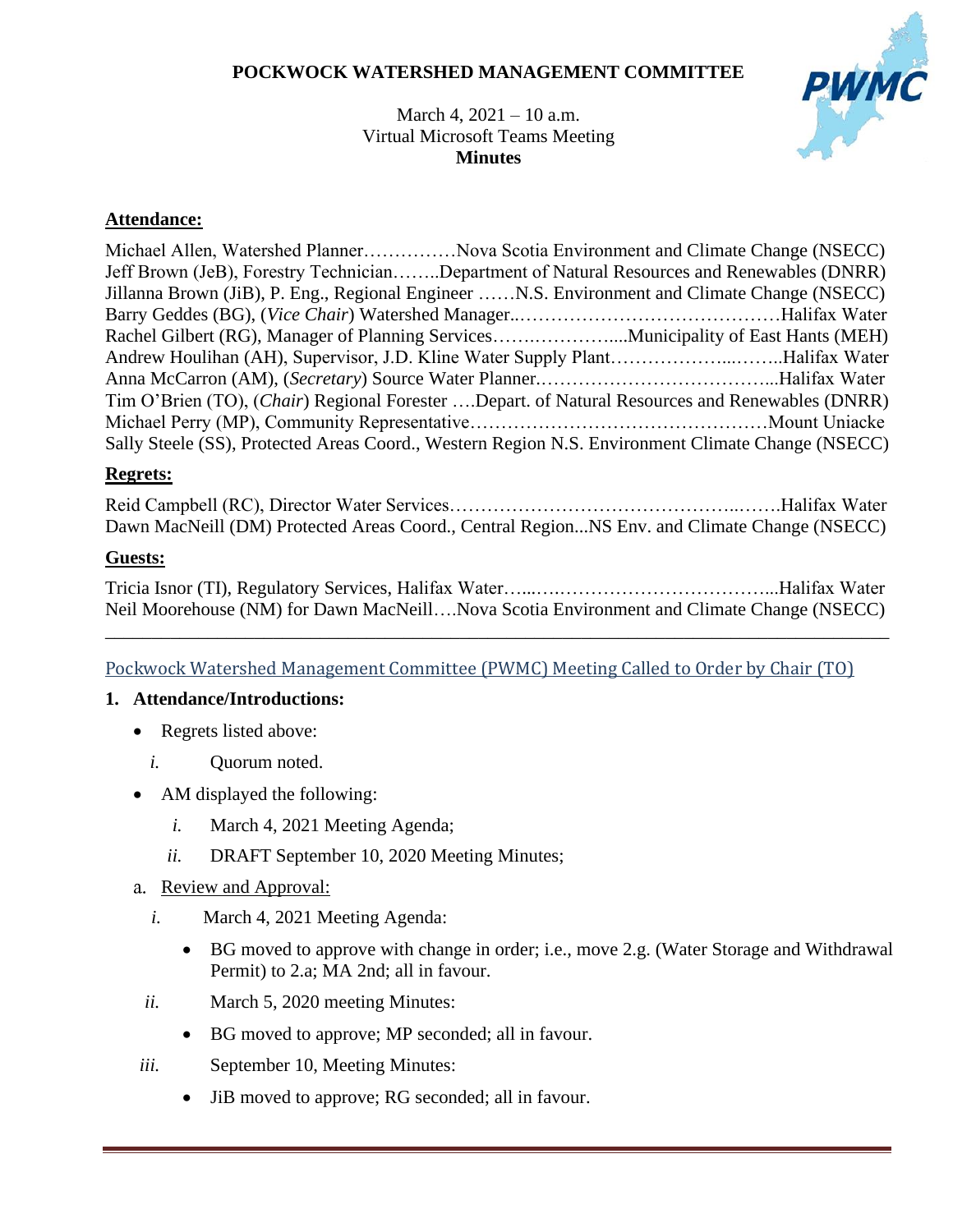| 2. Old Business:                                                                                                                                                                                                                                                                                                                         | <b>Action</b> |
|------------------------------------------------------------------------------------------------------------------------------------------------------------------------------------------------------------------------------------------------------------------------------------------------------------------------------------------|---------------|
| Water Storage and Withdrawal Permit Application:<br>a.                                                                                                                                                                                                                                                                                   |               |
| <b>TI</b> displayed her presentation                                                                                                                                                                                                                                                                                                     |               |
| Consultants have created sub reports, which will be attached as appendices<br>to the main report to be submitted to NSECC in June, identifying the field<br>work findings, data collected and conclusions specific to each of the<br>following components:                                                                               |               |
| 1. Wetlands assessment;                                                                                                                                                                                                                                                                                                                  |               |
| Aquatic habitat assessment; and<br>2.                                                                                                                                                                                                                                                                                                    |               |
| Hydrological monitoring<br>3.                                                                                                                                                                                                                                                                                                            |               |
| <b>Wetland Assessment:</b>                                                                                                                                                                                                                                                                                                               |               |
| 36 wetlands were identified around the water's edge and into the<br>O<br>Pockwock watershed areas; field surveys were conducted by boat that<br>was chauffeured by BG on September 15 and 16 <sup>th</sup> 2020;                                                                                                                         |               |
| TI displayed an illustration showing the location of the wetlands, a<br>O<br>cluster of which is concentrated around the northern end of Pockwock<br>Lake and another amounting to about a third of them clustered mainly<br>around Haverstock Island and the western shoreline of the lake;                                             |               |
| each wetland vegetation community was classified by their wetland<br>$\circ$<br>class and type per the Canadian Wetland Classification system;                                                                                                                                                                                           |               |
| each wetland disturbance area was given a score between 1 and 4 to<br>O<br>describe the level of disturbance associated with seasonal water level<br>fluctuations, and resulting vegetation/habitat; and                                                                                                                                 |               |
| 7 distinct wetland communities were identified, which included mostly<br>O<br>low shrub swamps, a couple of mixed treed swamps, a tall shrub<br>swamp, a few bogs, a couple of fens, numerous shallow water wetlands<br>and a marsh at the abandoned sawmill site at the very bottom of the<br>lake, closest to the treatment plant; and |               |
| the consultant's report is in a draft form that Halifax Water will be<br>providing comments to, which will be included in the filed report.                                                                                                                                                                                              |               |
| Aquatic habitat assessment:                                                                                                                                                                                                                                                                                                              |               |
| Field surveys were completed August 19 and 20, including four<br>O<br>transects (illustrated) conducted by boat across Pockwock Lake;                                                                                                                                                                                                    |               |
| 10 tributary inlets were identified around the lake as well;                                                                                                                                                                                                                                                                             |               |
| Assessments on the fish community and riparian habitat were<br>O<br>conducted as follows:                                                                                                                                                                                                                                                |               |
| fyke nets were deployed at two sites – one at Lacey River at the<br>northern point of the lake and the other in the channel between<br>Haverstock Island and the western shore of the lake $-$ capturing the<br>following fish species: American eel, common shiner, yellow perch                                                        |               |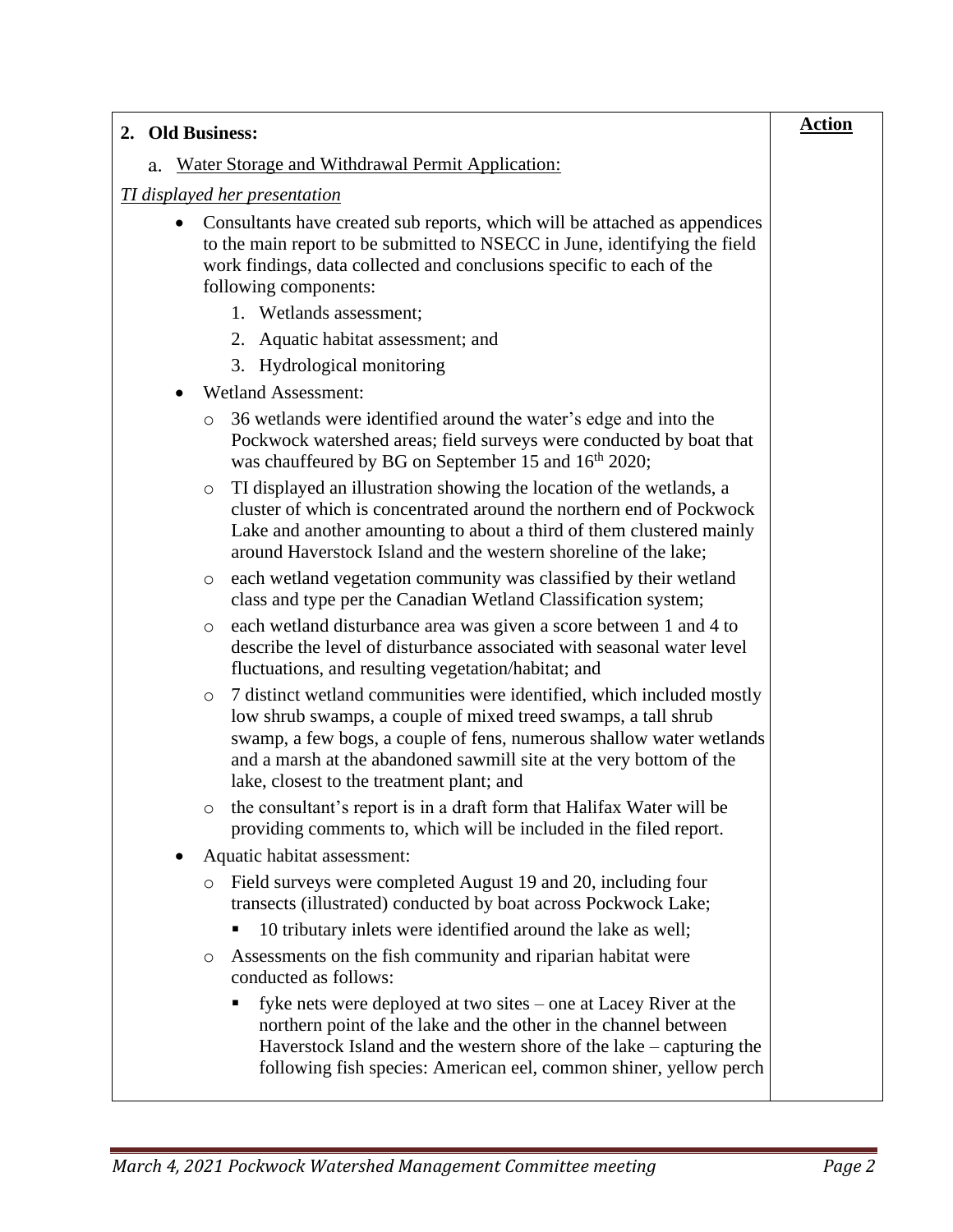| and banded killifish; lake trout are known to be present but were not<br>captured in the survey;                                                                                                                                                                                                                                                                                                                                                                                                                                                                | <b>Action</b> |
|-----------------------------------------------------------------------------------------------------------------------------------------------------------------------------------------------------------------------------------------------------------------------------------------------------------------------------------------------------------------------------------------------------------------------------------------------------------------------------------------------------------------------------------------------------------------|---------------|
| observations and photo confirmation were conducted in accordance<br>with Ecological Land Classification Mapping, identifying the<br>following tree species: spruce, hemlock and pine in the southern<br>portions of the lake; spruce and pine in the northwest portions; and<br>mixed hardwoods and softwood in the eastern portions; and                                                                                                                                                                                                                       |               |
| a map identifying the locations of the tree species is included in<br>the report.                                                                                                                                                                                                                                                                                                                                                                                                                                                                               |               |
| Q: What is a fyke net? $(AM)$<br>A: A fyke net is a long net put across the channel or an area from the bottom.<br>Generally, it is spread out such that the bottom sinks while the top floats over an 8-<br>10-foot range that fish use near the bottom. In the middle of it is a round pen that is 3<br>feet long by a foot wide. Everything is funneled into this pen. The fish follow the net                                                                                                                                                               |               |
| until they get to the mouth at the end that leads to the pen, which the fish fall into.<br>Then the pen is opened to allow the fish to be counted as they are released from the<br>pen. (BG)                                                                                                                                                                                                                                                                                                                                                                    |               |
| <b>Q:</b> Are you talking Lake Trout or speckled trout? (BG)<br>A: Not certain. We (BG and TI) need to discuss this to clarify this. (TI)<br>A: BG is certain there is a healthy population of speckled (Brook) trout in the lake.<br>However, unless Lake Trout is caught, we shouldn't state in the report that they are<br>there. They are an uncommon fish in Nova Scotia. There is speculation that Lake<br>Trout is in Pockwock, but BG has never seen any there in 15 years. Lake Trout are<br>not allowed to be kept now as they were in the past. (BG) |               |
| Action: TI will pass that Lake Trout information along to the consultants.                                                                                                                                                                                                                                                                                                                                                                                                                                                                                      | TI            |
| Lake Habitat $-$ a single beam echosounder and underwater video was<br>$\circ$<br>deployed at 43 locations to confirm substrate type and aquatic<br>vegetation along the 4 transects, identified by colour on the map:                                                                                                                                                                                                                                                                                                                                          |               |
| There is limited vegetation and a mix of rocky bottom and soft<br>sediments;                                                                                                                                                                                                                                                                                                                                                                                                                                                                                    |               |
| Stream Habitat:<br>O                                                                                                                                                                                                                                                                                                                                                                                                                                                                                                                                            |               |
| 10 tributary inlets to Pockwock Lake; 50 m along the channel<br>into the tributary from the entrance to the lake were assessed;                                                                                                                                                                                                                                                                                                                                                                                                                                 |               |
| data results included channel dimensions, depth and gradient,<br>п<br>substrate type, degree of embeddedness, bank height/slope and<br>composition and a description of the riparian zone vegetation<br>along each bank;                                                                                                                                                                                                                                                                                                                                        |               |
| 3 of the tributaries did not have significant channel structure; 5<br>did not have fish habitat; Lacey River (Inlet 1) had the best fish<br>habitat.                                                                                                                                                                                                                                                                                                                                                                                                            |               |
| Q: Is it Lacey Mill River or Lacey Brook? (TI)<br>A: According to Natural Resources Canadian Geographical Place Names Database<br>(CPNDB) the official name is <b>Lacey River</b> . (AM)                                                                                                                                                                                                                                                                                                                                                                        |               |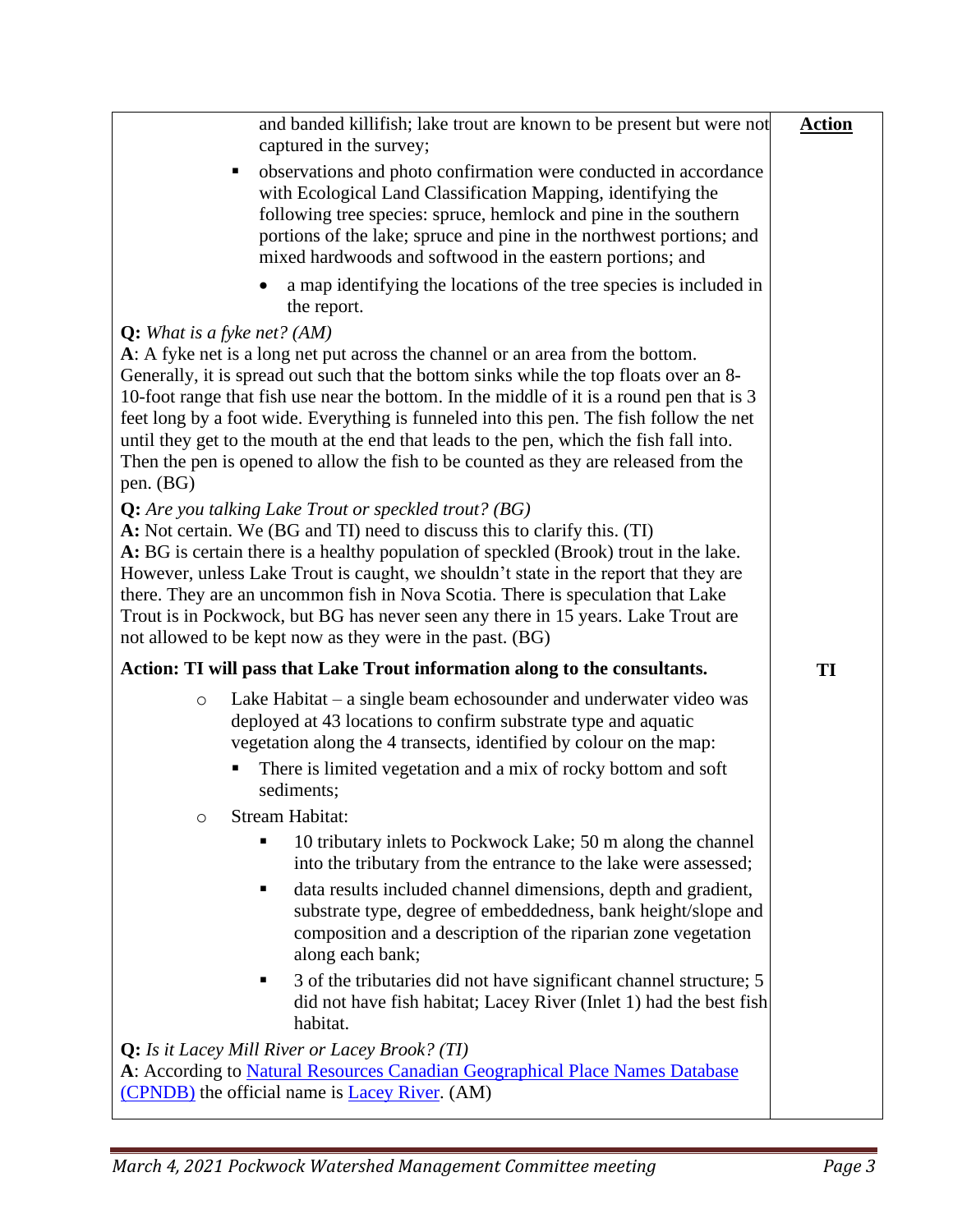| O         | the Aquatics Report is in draft form and under review by staff.                                                                                                                                                                                                                                                                                                                                                                                                                                                                                                                                                                                                                                                                                              | <b>Action</b>  |
|-----------|--------------------------------------------------------------------------------------------------------------------------------------------------------------------------------------------------------------------------------------------------------------------------------------------------------------------------------------------------------------------------------------------------------------------------------------------------------------------------------------------------------------------------------------------------------------------------------------------------------------------------------------------------------------------------------------------------------------------------------------------------------------|----------------|
| $\bullet$ | Hydrological monitoring:                                                                                                                                                                                                                                                                                                                                                                                                                                                                                                                                                                                                                                                                                                                                     |                |
| O         | waiting on the hydrological report, which we should receive any day;                                                                                                                                                                                                                                                                                                                                                                                                                                                                                                                                                                                                                                                                                         |                |
| $\circ$   | once we get all three reports, we will give them feedback to complete<br>the sub-reports while they work on the main report;                                                                                                                                                                                                                                                                                                                                                                                                                                                                                                                                                                                                                                 |                |
| $\circ$   | the main report will include discussion on the three reports and a<br>multitude of other elements; and will get into contingency planning,<br>monitoring planning associated with water withdrawals, as well as<br>water storage (reservoir/dam applications);                                                                                                                                                                                                                                                                                                                                                                                                                                                                                               |                |
| $\circ$   | they will send Halifax Water a draft report that includes all the elements<br>and components in a couple of months or so for Halifax Water's review<br>and comment;                                                                                                                                                                                                                                                                                                                                                                                                                                                                                                                                                                                          |                |
| $\circ$   | the final report will be sent to the Department of Fisheries and Oceans<br>(DFO) and NSECC by June 3 <sup>rd</sup> for their review and approval; and                                                                                                                                                                                                                                                                                                                                                                                                                                                                                                                                                                                                        |                |
| $\circ$   | an approval would mean that Halifax Water would have a 10-year<br>permit renewal to withdraw water from Pockwock Lake.                                                                                                                                                                                                                                                                                                                                                                                                                                                                                                                                                                                                                                       |                |
|           | Action: Provide Protected Areas Branch of NSECC a copy of report.                                                                                                                                                                                                                                                                                                                                                                                                                                                                                                                                                                                                                                                                                            | <b>Pending</b> |
|           | b. Special Constable Status (SCS)/Memorandum of Understanding (MOU):                                                                                                                                                                                                                                                                                                                                                                                                                                                                                                                                                                                                                                                                                         |                |
|           | <b>BG</b> displayed signed SCS MOU for Halifax Water.                                                                                                                                                                                                                                                                                                                                                                                                                                                                                                                                                                                                                                                                                                        |                |
|           | BG is the only one with Special Constable Status specific to Halifax<br>Water's Protected Water Areas.                                                                                                                                                                                                                                                                                                                                                                                                                                                                                                                                                                                                                                                       |                |
|           | Action: remove this Item from the Agenda.                                                                                                                                                                                                                                                                                                                                                                                                                                                                                                                                                                                                                                                                                                                    | <b>Remove</b>  |
|           | $Q$ : Have any charges been laid? (TO)<br>A: No. The new gate at Long Ponds has helped to deter off-highway vehicle (OHV)<br>activity. Security cameras indicate that there has been very little activity $-2$ bikes $-$<br>last one January 21. People are not bothering to go that way. However, they are still<br>getting through in the northern side and into the Pockwock Wilderness area. (BG)                                                                                                                                                                                                                                                                                                                                                        |                |
|           | <b>Q</b> : Any word on the Uniacke Trails Association's effort to convert the railway to a<br>trail, MP? The trail would have a positive impact on the watershed area. $(BG)$<br>A: The Uniacke Trail Association (UTA) made a complaint to the Nova Scotia<br>Utility & Review Board (NSUARB) that the Windsor & Hantsport Railway<br>Company (W&HRC) were not following the terms of their operating license, nor the<br>Railways Act and Regulations. The NSUARB determined at a hearing [December<br>2020] that complaints about the W&HRC railway company could not come from the<br>UTA because they do not have jurisdiction over transportation issues; the complaint<br>must be from Nova Scotia Transportation and Infrastructure Renewal (NSTIR). |                |
|           | With all the evidence they have, the UTA is actively lobbying NSTIR and the<br>province to have the lease to the W&HRC removed from that rail line. However, it<br>could be a few years before that happens.                                                                                                                                                                                                                                                                                                                                                                                                                                                                                                                                                 |                |
|           | HRM, East and West Hants/Windsor municipalities, as well as the Kings/Hants MP,<br>support removal of the lease and converting the rail line to a multi-use trial for                                                                                                                                                                                                                                                                                                                                                                                                                                                                                                                                                                                        |                |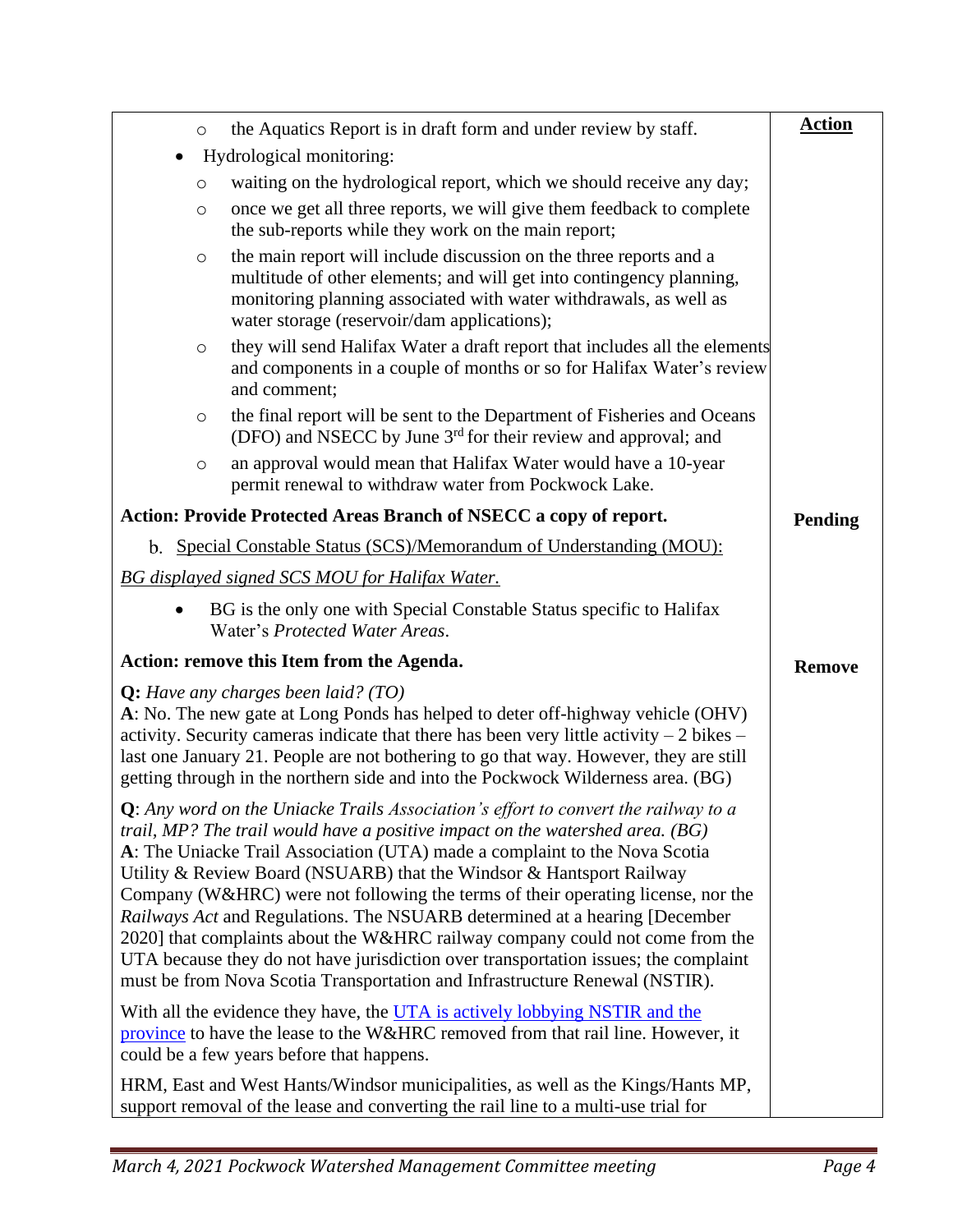| <b>Action</b> |
|---------------|
|               |
|               |
|               |
|               |
|               |
| <b>MP</b>     |
|               |
|               |
|               |
|               |
|               |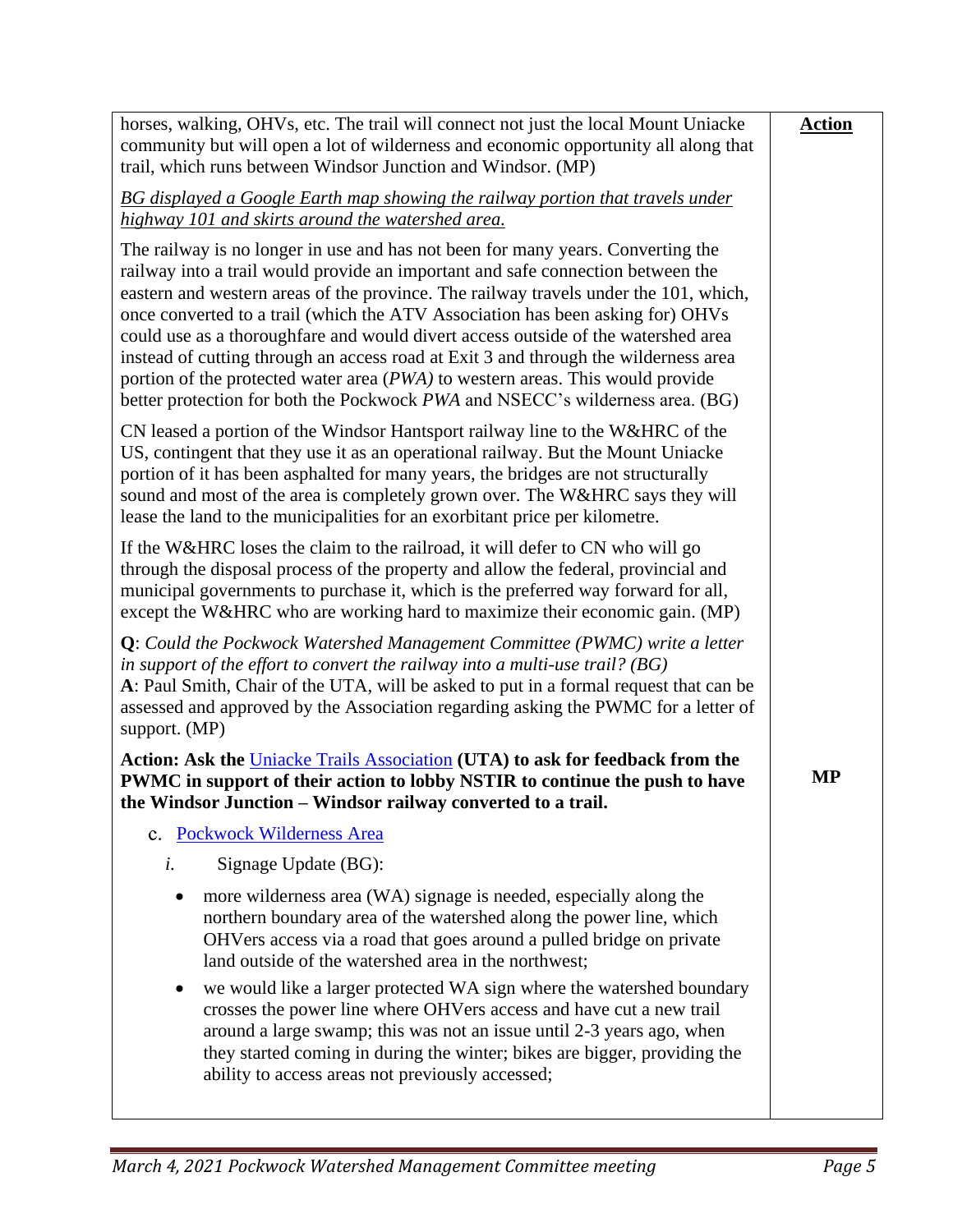| a few years ago, a 4 ft x 4 ft WA sign was placed at the edge of the<br>$\bullet$<br>property boundary, which worked well to deter OHVs;                                                                                                                                                                                                          | <b>Action</b> |
|---------------------------------------------------------------------------------------------------------------------------------------------------------------------------------------------------------------------------------------------------------------------------------------------------------------------------------------------------|---------------|
| security cameras show that OHVers respect the yellow protected WA<br>signs better than the white watershed area signs, because they turn around<br>when they see those, even though our fines are pretty much the same as<br>the WA fines;                                                                                                        |               |
| <b>Q</b> : Do Protected Areas place larger $4$ ft x $4$ ft signs in high access areas? (BG)<br>A: The largest sign is our WA boundary sign; we have smaller white ones that give<br>specific enforcement or directional messaging; sometimes we reinforce the<br>messaging of the WA sign with specific signs such as "vehicles prohibited". (SS) |               |
| getting the railway converted to a trail (as discussed above) would stop<br>the traffic there;                                                                                                                                                                                                                                                    |               |
| in the meantime, putting up more signage in that area would help;<br>$\bullet$                                                                                                                                                                                                                                                                    |               |
| Halifax Water has marked the boundary with watershed area flagging<br>$\bullet$<br>tape, which has deterred activity somewhat;                                                                                                                                                                                                                    |               |
| <b>BG</b> displayed on Google Earth where OHVs are travelling                                                                                                                                                                                                                                                                                     |               |
| OHVers access the watershed through St. Croix access road;<br>$\bullet$                                                                                                                                                                                                                                                                           |               |
| they are usually trying to get through to the Irving at Exit 3, you can see<br>$\bullet$<br>where they travel around the swamp and along the access road to Mt.<br>Uniacke or go further down to access another road to Mt. Uniacke;                                                                                                              |               |
| in the short term, we first need new WA signage at the northwest<br>$\bullet$<br>boundary at the power line and new smaller signs at Island Lake and<br>where they are travelling through to get to the lower access road;                                                                                                                        |               |
| BG showed where a watershed sign was placed in $2017 - at$ an access<br>$\bullet$<br>road south of the power line crossing the same watershed boundary and<br>where a berm was placed a few metres inside the watershed, just past that<br>sign; this has decreased OHV activity and helped the area to grow back;                                |               |
| decommissioning roads is not the solution since the most active<br>$\bullet$<br>thoroughfares right now are the power line and Halifax Water's access<br>roads, which need to remain open;                                                                                                                                                        |               |
| placing boulders across some of the access areas could at least send<br>$\circ$<br>the message that they are not welcome;                                                                                                                                                                                                                         |               |
| Let NM and SS know how many signs are needed and we will arrange to<br>$\bullet$<br>get them to you.                                                                                                                                                                                                                                              |               |
| Action: Tell SS and NM how many signs are needed, and they will be provided.                                                                                                                                                                                                                                                                      | <b>BG</b>     |
| ii.<br>Website Update:                                                                                                                                                                                                                                                                                                                            |               |
| BG noted that the Pockwock Wilderness Area website states that most it<br>$\bullet$<br>overlaps the Pockwock Watershed Protected Water Area and that it is<br>managed by Halifax Water;                                                                                                                                                           |               |
| $Q:$ Could NSECC provide links to the PWA regulations on and other webpages for<br>protected wilderness area that contain Protected Water Areas (PWA)? People who                                                                                                                                                                                 |               |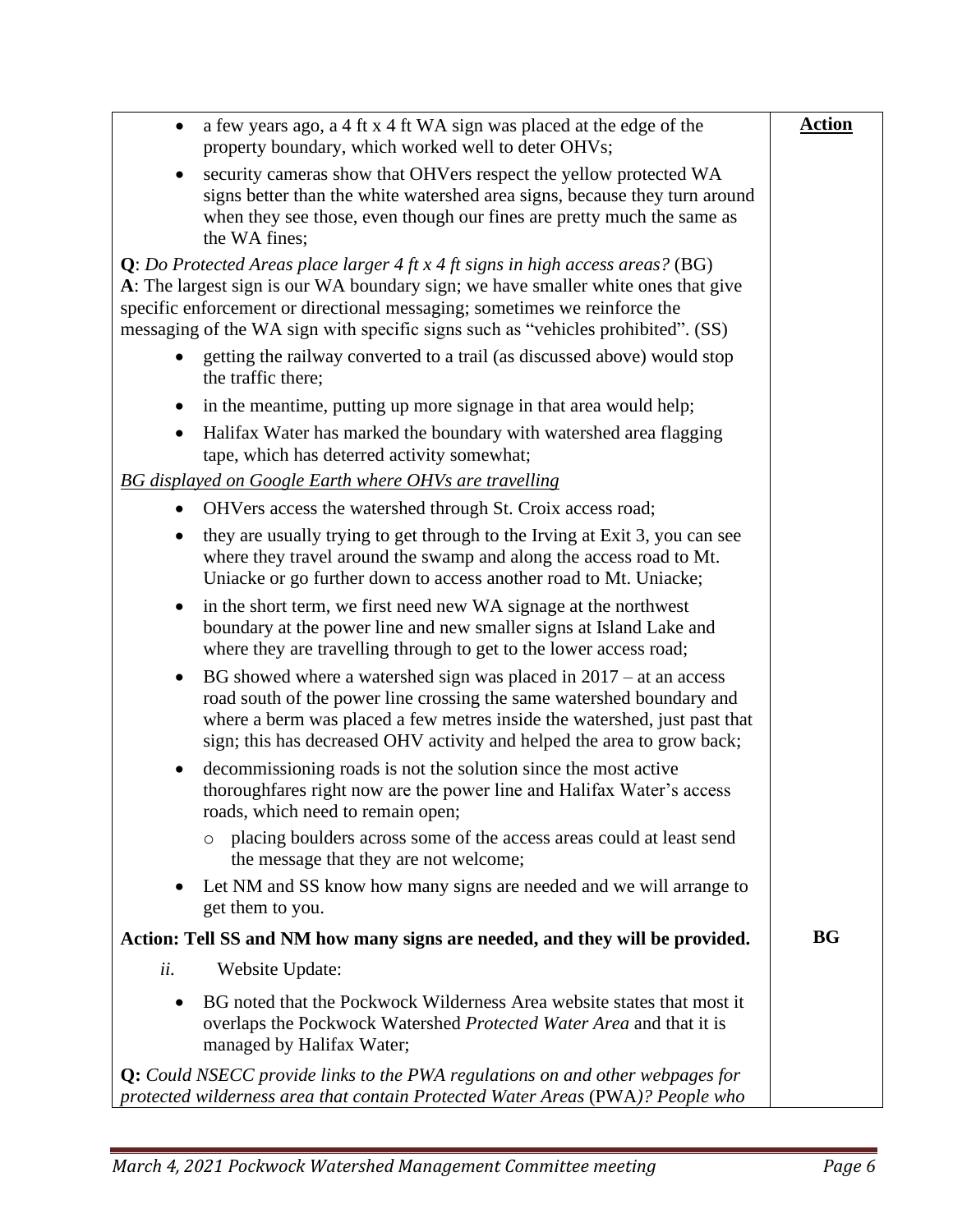| frequent these areas seem to access the protected wilderness area website. We want<br>wilderness area/watershed area visitors to know what the watershed area regulations                                                                                                                                                                                                                                                 | <b>Action</b>              |
|---------------------------------------------------------------------------------------------------------------------------------------------------------------------------------------------------------------------------------------------------------------------------------------------------------------------------------------------------------------------------------------------------------------------------|----------------------------|
| are, in addition to the wilderness area regulations. $(BG)$<br>A: DM is looking into that. Just not sure how often changes are made to the website<br>to get the message posted. (NM)                                                                                                                                                                                                                                     |                            |
| maybe add where it says Protected Water Area, the following: "protected<br>water area regulations apply", with a link to them;                                                                                                                                                                                                                                                                                            |                            |
| there has been a huge increase in watershed traffic since Covid-19 began;                                                                                                                                                                                                                                                                                                                                                 |                            |
| people are accessing the Pockwock watershed through the Exit 3 entrance<br>$\bullet$<br>and they are bringing 100-150 dogs with them;                                                                                                                                                                                                                                                                                     |                            |
| people need to know the rules for all of our watershed areas – they are not<br>intended as recreation locations; for instance, you cannot swim in the<br>Pockwock watershed and that includes pets; dogs carry the same diseases<br>as humans, and we want to reduce the risk to the water supply; the number<br>of dogs far outweighs the number of deer, for example, so comparing those<br>impacts does not apply; and |                            |
| dogs must be on a leash while in the watershed area.                                                                                                                                                                                                                                                                                                                                                                      |                            |
| Action: NSECC is asked to create a link on the <b>Pockwock Wilderness Area</b><br>webpage linking where the Pockwock Watershed Protected Water Area is<br>mentioned to the <b>Pockwock Watershed PWA Designation and Regulations</b> .                                                                                                                                                                                    | <b>BG/DM/</b><br><b>NM</b> |
| d. Sackville River Wilderness Area:                                                                                                                                                                                                                                                                                                                                                                                       |                            |
| i.<br><b>Public Consultation Period</b>                                                                                                                                                                                                                                                                                                                                                                                   |                            |
| the Sackville River WA is included in the Parks and Protected Areas<br>$\bullet$<br><b>Public Consultation Review, which BG invited Committee members to</b><br>provide comments on, in an email dated February 12, 2021;                                                                                                                                                                                                 |                            |
| the comment period for the wilderness areas public consultation closes<br>٠<br>April 13 <sup>th</sup> 2021.                                                                                                                                                                                                                                                                                                               |                            |
| ii.<br><b>Watershed Boundary Lines</b>                                                                                                                                                                                                                                                                                                                                                                                    |                            |
| Halifax Water wants to maintain its access road on the western side of the<br>Sackville Rivers WA to travel across along the power line, just below the<br>WA, to access the harvesting areas on the east side of the WA;                                                                                                                                                                                                 |                            |
| we are looking at putting in a new road there and more signage;<br>$\circ$                                                                                                                                                                                                                                                                                                                                                |                            |
| when the Sackville Rivers WA receives its protection status, Halifax<br>$\bullet$<br>Water wants to put in signage along the WA boundary;                                                                                                                                                                                                                                                                                 |                            |
| clarification is needed on the boundary lines around the portion of the<br>$\bullet$<br>Sackville River WA southwest of the 101 as well as on the Crown land<br>boundary line extending southward from the eastern WA boundary;                                                                                                                                                                                           |                            |
| <b>Q</b> : Should Halifax Water request an update of the Sackville Rivers WA boundary                                                                                                                                                                                                                                                                                                                                     |                            |
| from NSECC?<br>A: Yes (NM)                                                                                                                                                                                                                                                                                                                                                                                                |                            |
|                                                                                                                                                                                                                                                                                                                                                                                                                           |                            |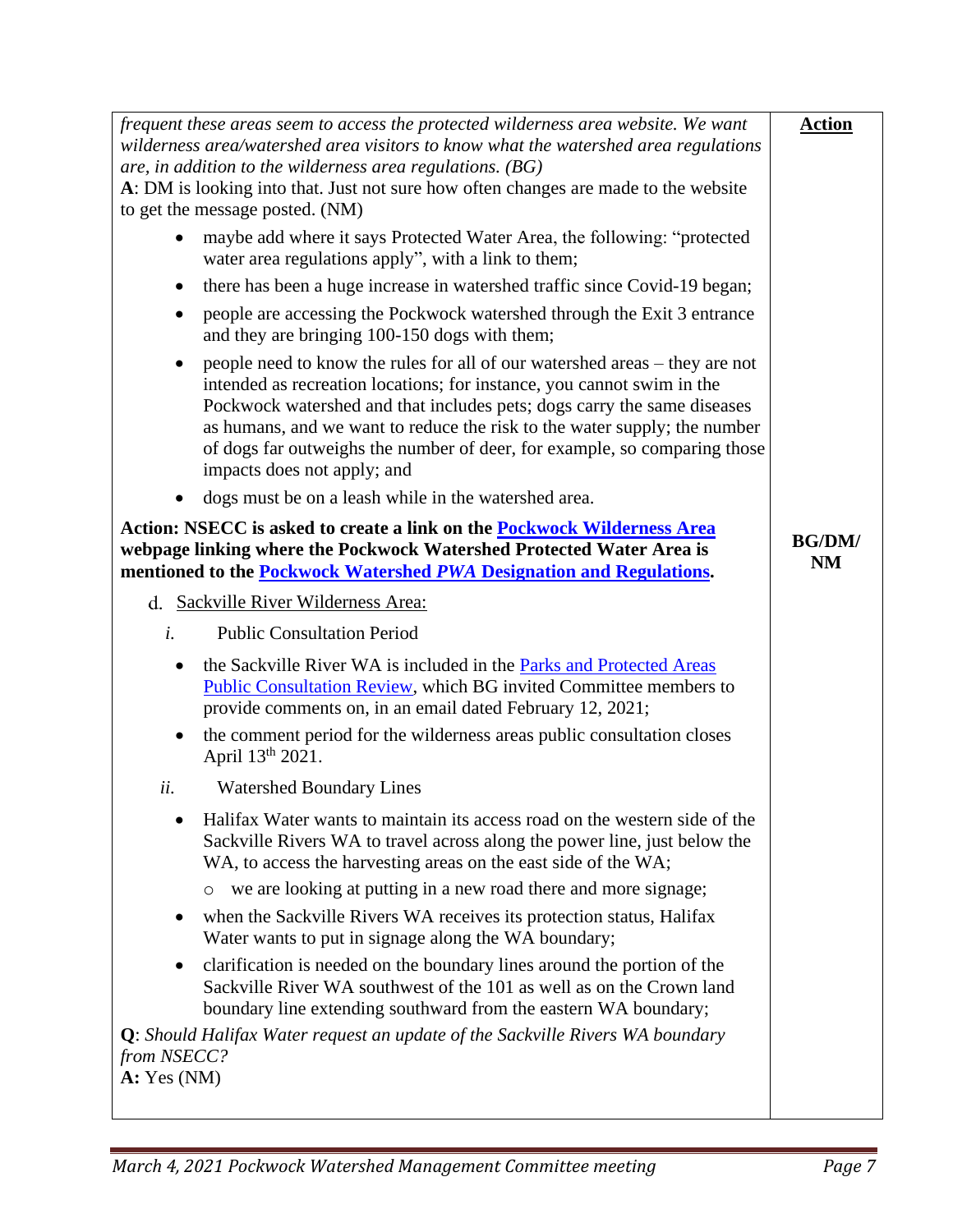| Action: Request clarification from NSECC of the Sackville Rivers WA<br>boundary southwest of the 101.                                                                                                                                                           | <b>Action</b><br><b>BG</b>    |
|-----------------------------------------------------------------------------------------------------------------------------------------------------------------------------------------------------------------------------------------------------------------|-------------------------------|
| <b>Action: Halifax Water will meet with NSECC Protected Areas Branch to</b><br>discuss the impacts on the portion of the SRPA inside the Pockwock PWA.                                                                                                          | <b>NSECC/</b><br><b>DM/NM</b> |
| <b>Q:</b> Will the Chesapeake Road be excluded from the pending portion of the Sackville<br>River Wilderness Area? We are proposing road upgrading activity that includes that<br>road. However, if it is not going to be excluded then we wouldn't upgrade it. |                               |
| BG displayed the Parks and Protected Areas Interactive Map to determine the<br>location of the Chesapeake Road.                                                                                                                                                 |                               |
| A: It was determined that the road and the area north of the road was not included in<br>the pending portion of the Sackville River Wilderness Area. The Wilderness Area is<br>bound by Chesapeake Road in the north and by a wood road in the south.           |                               |
| e. Mount Uniacke Signage:                                                                                                                                                                                                                                       |                               |
| <b>Bell Park:</b><br>i.                                                                                                                                                                                                                                         |                               |
| a) Interpretive signage throughout Bell Park                                                                                                                                                                                                                    |                               |
| Action: After watershed signage has been installed, approach Bell Park<br>Association President, Jim Foster, about interpretive signage in the Park.                                                                                                            | <b>Proceed</b>                |
| ii.<br>Pockwock Watershed Protected Water Area (PWA) Signs (see<br>$Appendix B)$ :                                                                                                                                                                              |                               |
| three $(3)$ of these 4 ft. x 8 ft. signs near/on Highway 101 were replaced in<br>$\bullet$<br>October by Eastern Fence who were awarded the contract to install them;                                                                                           |                               |
| <b>Action: Remove from Agenda</b>                                                                                                                                                                                                                               | AM                            |
| iii.<br><b>Regulatory Signs:</b>                                                                                                                                                                                                                                |                               |
| Two regulatory signs (see <i>Appendix C</i> ) to be installed by Halifax Water:<br>$\bullet$<br>one replaces an existing sign just inside the gate at Exit 3; and another<br>$\circ$<br>is a new sign on the trail to St. Margaret's Bay;                       |                               |
| since these are just sign maintenance projects, we can move on to consult<br>٠<br>with Jim Foster regarding interpretive signage in Bell Park $-$ a positive<br>thing for the Mount Uniacke community.                                                          |                               |
| Action: Complete regulatory signage for Pockwock watershed area and begin<br>work on Bell Park interpretive signage.                                                                                                                                            | <b>BG/AM</b>                  |
| f.<br><b>Resource Management Updates:</b>                                                                                                                                                                                                                       |                               |
| Forestry:<br>i.                                                                                                                                                                                                                                                 |                               |
| <b>BG</b> reporting based on an email from Westfor:                                                                                                                                                                                                             |                               |
| Westfor is continuing with their forest management plan that they have<br>$\bullet$<br>been chipping away at over the past three years on a hundred hectares (ha)<br>of blocks previously approved (see                                                         |                               |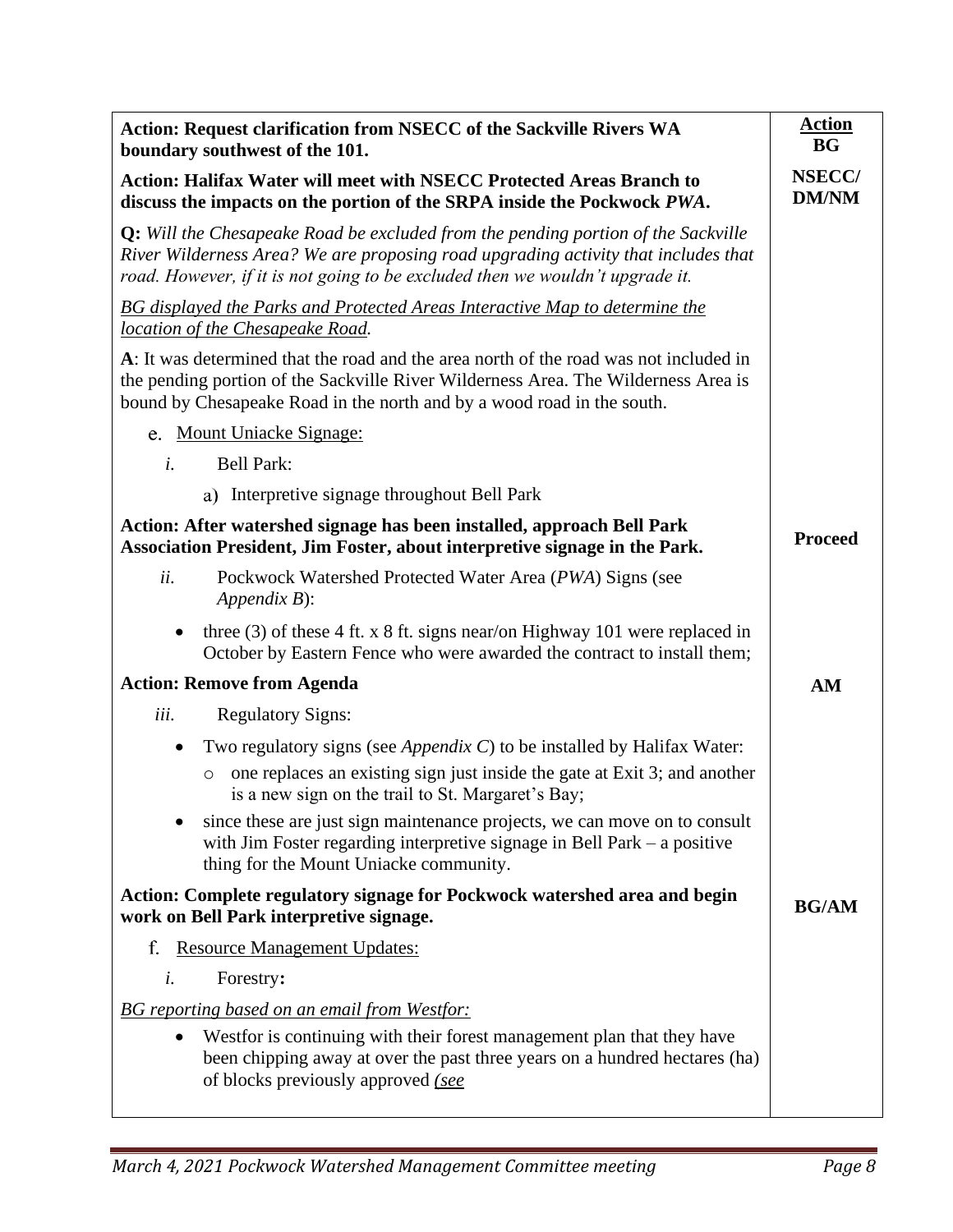|            | Appendix $\bf{A}$ ):                                                                                                                                                                                                                                                                                                                                                                                                                                                                                                                      | <b>Action</b> |
|------------|-------------------------------------------------------------------------------------------------------------------------------------------------------------------------------------------------------------------------------------------------------------------------------------------------------------------------------------------------------------------------------------------------------------------------------------------------------------------------------------------------------------------------------------------|---------------|
|            | this year they are continuing their plan with a 36 ha commercial thin<br>$\circ$<br>and a 40 ha individual tree selection harvest located on the western<br>most area of the watershed, above Long Ponds, much of which was<br>previously harvested in 1964, when the logging road was created;<br>the first two years involved harvesting the southern most blocks of the<br>$\circ$<br>proposed harvest area; this year they are concentrating on the northern<br>sections, which extend beyond the northern boundary of the watershed; |               |
| $\bullet$  | they haven't mentioned any pre-commercial thinning this year;                                                                                                                                                                                                                                                                                                                                                                                                                                                                             |               |
|            | another 130-hectare block to be assessed this year is being considered for<br>future harvesting, over a 3-4-year-period; it will most likely be a partial<br>harvest inside the watershed area around the Long Ponds area.                                                                                                                                                                                                                                                                                                                |               |
| watershed. | Action: JeB to send BG pictures of the bridge building operation in the                                                                                                                                                                                                                                                                                                                                                                                                                                                                   | <b>JeB</b>    |
| ii.        | Water Quality:                                                                                                                                                                                                                                                                                                                                                                                                                                                                                                                            |               |
|            | a) Geosmin update (AH):                                                                                                                                                                                                                                                                                                                                                                                                                                                                                                                   |               |
|            | geosmin creates a nontoxic, earthy, musty taste and odour to drinking<br>water; it is a natural occurring process in lakes, the cause of which is<br>unknown and could be from numerous sources;                                                                                                                                                                                                                                                                                                                                          |               |
| ٠          | Halifax Water has been testing monthly for geosmin since September 2012,<br>when it was first noticed by customers;                                                                                                                                                                                                                                                                                                                                                                                                                       |               |
| ٠          | the last test for geosmin was February $4th$ – results were 8 ng/L;                                                                                                                                                                                                                                                                                                                                                                                                                                                                       |               |
|            | geosmin levels in Halifax Water's systems are relatively low compared to<br>places like Texas, where the levels can be in the range of 400 ng/L, but<br>spiked last October;                                                                                                                                                                                                                                                                                                                                                              |               |
| ٠          | we get complaints, but they have dropped off since they were first detected.                                                                                                                                                                                                                                                                                                                                                                                                                                                              |               |
|            | b) Lake Recovery Research:                                                                                                                                                                                                                                                                                                                                                                                                                                                                                                                |               |
|            | lake recovery research looks at water quality changes and composition<br>since the reduction of industrial emissions in 2006-2008;<br>the changes we are seeing include an increase in pH and in total organic<br>carbon, which interferes with our treatment processes;                                                                                                                                                                                                                                                                  |               |
|            | our major plants (Lake Major and Pockwock's J.D. Kline) were designed to<br>treat water supply sources heavily impacted by industry emission fallout;                                                                                                                                                                                                                                                                                                                                                                                     |               |
| $\bullet$  | the changes in water quality and composition of late has wreaked havoc on<br>these water treatment plants, so we are looking at a ways to pre-treat the<br>land base so we don't have so much organics coming in, which is part of<br>the forestry research we are working on now (see Item g. below);                                                                                                                                                                                                                                    |               |
| $\bullet$  | meanwhile: we have pilot plants working on research for the potential new<br>water we have coming in; we have been involved in various studies across<br>the eastern seaboard; and we are looking at several strategies as we predict<br>what kind of water we can expect to treat in the future;                                                                                                                                                                                                                                         |               |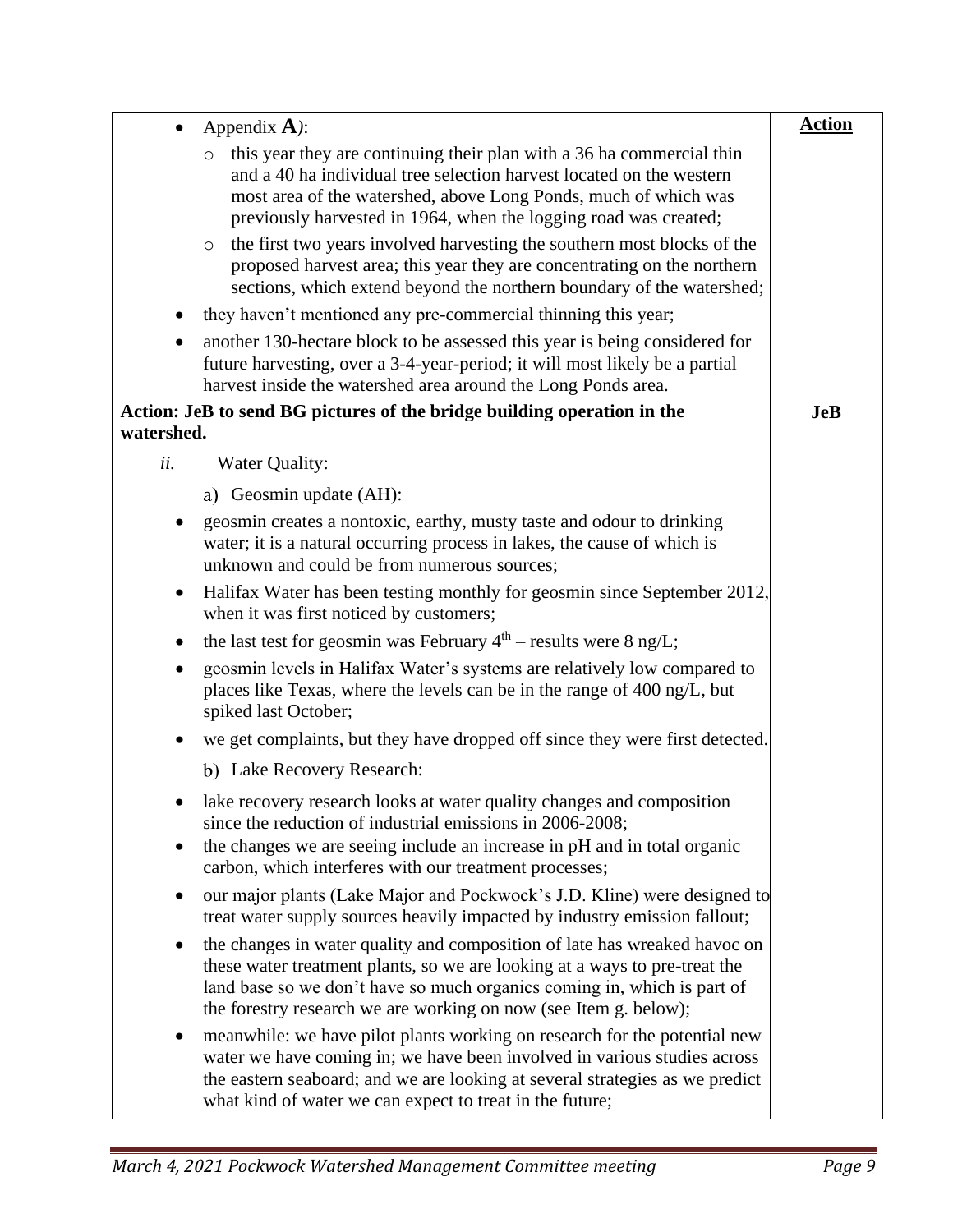| we increased our sampling of zooplankton and algae to determine which of<br>these animals or compounds may be an issue for water treatment;                                                                                                                                                                                                                                                                                                                                                                 | <b>Action</b> |
|-------------------------------------------------------------------------------------------------------------------------------------------------------------------------------------------------------------------------------------------------------------------------------------------------------------------------------------------------------------------------------------------------------------------------------------------------------------------------------------------------------------|---------------|
| tabularia diatoms (in 2018) and anabaena cyanobacteria have caused<br>$\circ$<br>problems in the filters of our treatment plants;                                                                                                                                                                                                                                                                                                                                                                           |               |
| with a better understanding of what is in the lake, we can better predict<br>what treatment is needed to handle the water's new composition; for<br>example, we know that specific zooplankton appear at certain thermal<br>stratification levels and at certain times of the year, so to avoid having to<br>treat these organisms inside the plant, a floating intake could be employed<br>that avoids pulling in such creatures into the plant.                                                           |               |
| forWater Research:<br>g.                                                                                                                                                                                                                                                                                                                                                                                                                                                                                    |               |
| lake recovery, geosmin and the <i>for</i> Water research project are intertwined;                                                                                                                                                                                                                                                                                                                                                                                                                           |               |
| the <i>for</i> Water research project is an ongoing 5-year international study<br>involving Australia, US and Canada that looks at forest management in a<br>watershed setting as a water quality improvement technology; i.e., how can<br>forest management be conducted to positively impact water quality;                                                                                                                                                                                               |               |
| for instance, we want to find where the carbon threshold is, so we know<br>$\circ$<br>when it is best to cut the trees to maximize the carbon left in them, so as<br>not to allow the carbon onto the land base to leach into the water and<br>cause treatment issues;                                                                                                                                                                                                                                      |               |
| the research is being conducted within five nodes across the country $-$<br>Pacific, Mountain, Prairie, Ontario and Atlantic, with each node focussing<br>on a specific area of study;                                                                                                                                                                                                                                                                                                                      |               |
| this research provides a means for NGOs, utilities, the forest industry and<br>the regulators to speak the same language;                                                                                                                                                                                                                                                                                                                                                                                   |               |
| for instance, typically, the forest industry would not look at the land<br>$\circ$<br>base from a water quality perspective, instead they would look at it<br>through a sustainable forest lens;                                                                                                                                                                                                                                                                                                            |               |
| this research is teaching us to look at it from a sustainable watershed<br>management lens and what we need to do to achieve our common goals.                                                                                                                                                                                                                                                                                                                                                              |               |
| $Q$ : What is the link between the decreasing mean annual increment for a harvest and<br>the threshold for doing the right thing for water quality; where do those two worlds<br>meet? (TO)                                                                                                                                                                                                                                                                                                                 |               |
| A: We don't have the answers to that yet. This is part of the research being<br>conducted, led by Peter Duinker. (BG)                                                                                                                                                                                                                                                                                                                                                                                       |               |
| $Q$ : Is the harvest that is being conducted this summer compatible with the objectives<br>you are trying to achieve with the forWater study? (TO)<br>A: Yes. The last three blocks were targeted for water sampling at the land base/tree<br>level and the water quality level; beginning in 2018 we have been sampling for a full<br>year using an automated grab sampling system has been deployed in each of the<br>catchment areas prior to the harvesting, during the harvesting and up to five years |               |
|                                                                                                                                                                                                                                                                                                                                                                                                                                                                                                             |               |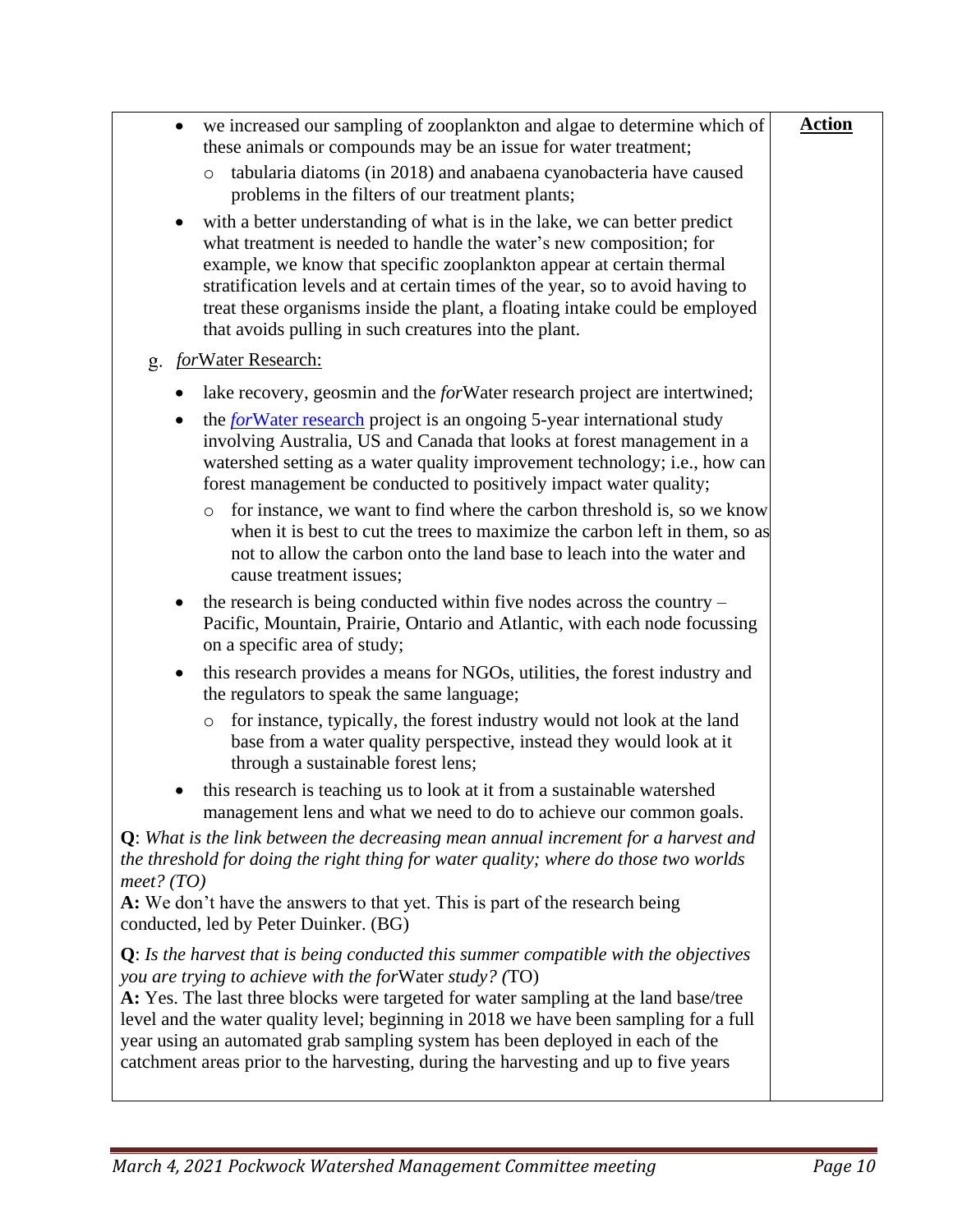| after the harvesting, to measure changes in carbon levels. We hope the research will<br>continue for another 5-10 years.                                                                                                                                                            | <b>Action</b>   |
|-------------------------------------------------------------------------------------------------------------------------------------------------------------------------------------------------------------------------------------------------------------------------------------|-----------------|
| h. Tour of watershed area:                                                                                                                                                                                                                                                          |                 |
| we tried twice to have a tour, but it was too wet both times; we need to wait<br>$\bullet$<br>until the ground is dry;                                                                                                                                                              |                 |
| there could be an opportunity to see the harvesters in operation; and<br>$\bullet$                                                                                                                                                                                                  |                 |
| Pick a date in the next month or so, in later July to have a tour.<br>$\bullet$                                                                                                                                                                                                     |                 |
| Action: Set a date by end of June or July 2021 for a tour.                                                                                                                                                                                                                          | All             |
| Action: Circulate an invitation to the Committee for a tour of the harvest,<br>research and bridge building activity conducted in the Pockwock watershed<br>area.                                                                                                                   | AM              |
| 3. New Business:                                                                                                                                                                                                                                                                    |                 |
| Source Water Protection Plan Report - Pockwock Watershed Excerpt<br>a.                                                                                                                                                                                                              |                 |
| BG asks everyone to review the SWPP before the end of March for errors<br>$\bullet$<br>or omissions.                                                                                                                                                                                |                 |
| Water Quality observations:<br>$\bullet$                                                                                                                                                                                                                                            |                 |
| the pH level at every intake decreased by a magnitude of $0.2 - 0.5$ ; it is<br>$\circ$<br>the first time this has been observed, with no explanation;                                                                                                                              |                 |
| however, there is not enough of a change to impact anything;<br>$\circ$                                                                                                                                                                                                             |                 |
| we will continue to monitor;<br>$\circ$                                                                                                                                                                                                                                             |                 |
| this is an interesting observation; we are still are trying to figure out<br>$\circ$<br>what the natural state of the water quality was.                                                                                                                                            |                 |
| Action: AM to send the non-truncated Pockwock excerpt (outstanding issues<br>section was omitted).                                                                                                                                                                                  | <b>Complete</b> |
| 4. Landowner Q & A:                                                                                                                                                                                                                                                                 |                 |
| a. Mount Uniacke Community (MP):                                                                                                                                                                                                                                                    |                 |
| Nothing to report                                                                                                                                                                                                                                                                   |                 |
| $Q$ : Did you hear anything about any logging activity on Crown land in Mount<br>Uniacke, at the end of the access road that runs along on the north side of the<br>Highway behind the Forest Hills subdivision, MP? (TO)<br>A: No. No one in the community reached out to me. (MP) |                 |
| b. Crown:                                                                                                                                                                                                                                                                           |                 |
| Nothing to report. (TO) (JeB)                                                                                                                                                                                                                                                       |                 |
| <u>Municipality of East Hants (MEH) and Municipal Planning Update (RG):</u><br>c.                                                                                                                                                                                                   |                 |
| Phase 1 expansion of the Business Park has been completed; we are<br>$\bullet$<br>working on Phase 2 to be completed in 2021 and 2022;                                                                                                                                              |                 |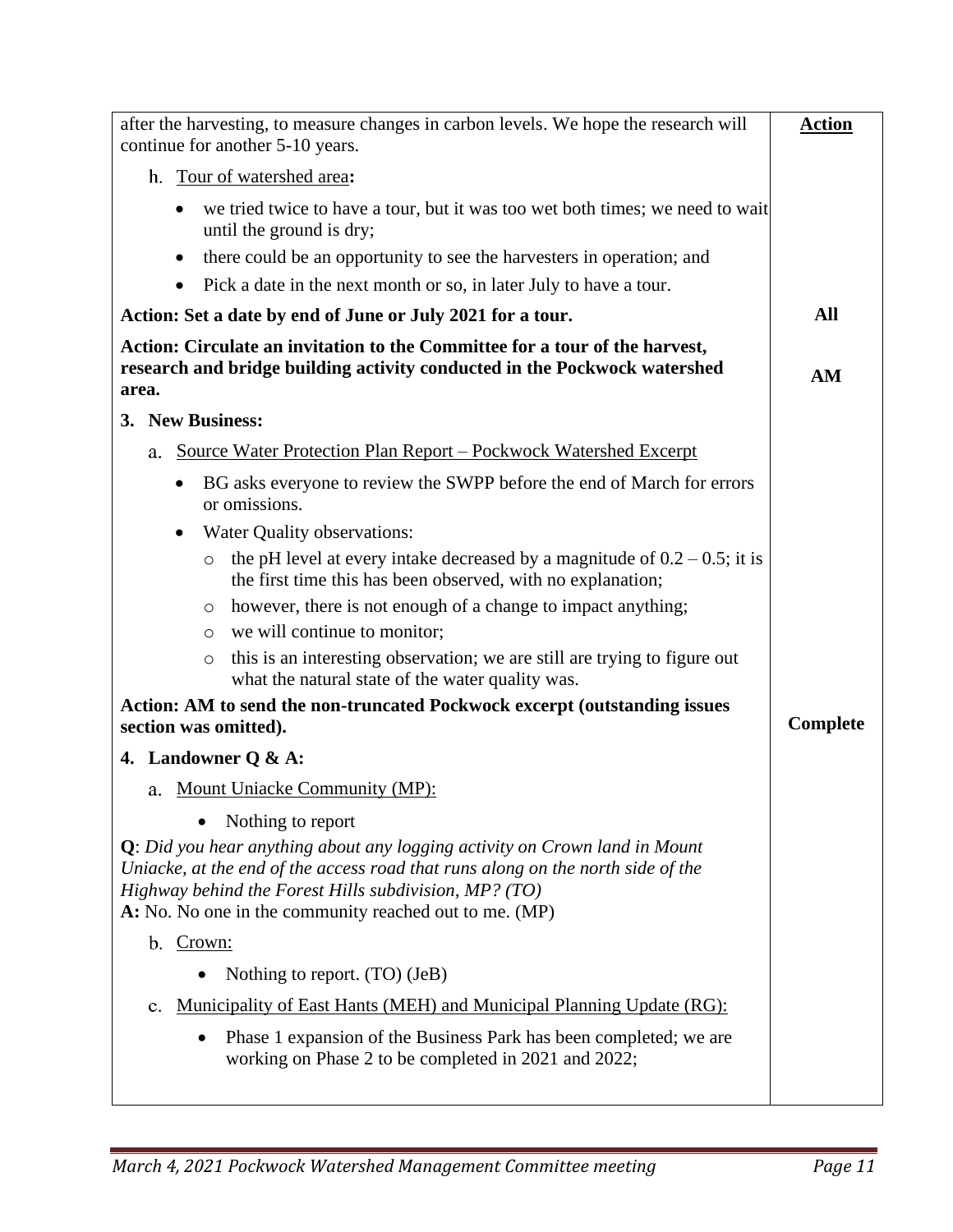| working with MA, AM and BG regarding some draft regulations for the<br>$\bullet$<br>Mount Uniacke Business Park; that process has just started;                                                                                                                                                                                                                                                                                                                                                                                                                                                                  | <b>Action</b> |
|------------------------------------------------------------------------------------------------------------------------------------------------------------------------------------------------------------------------------------------------------------------------------------------------------------------------------------------------------------------------------------------------------------------------------------------------------------------------------------------------------------------------------------------------------------------------------------------------------------------|---------------|
| waiting for some feedback and to do more work before sending draft<br>regulations to AM and BG for their review.                                                                                                                                                                                                                                                                                                                                                                                                                                                                                                 |               |
| 5. Municipal Planning Update                                                                                                                                                                                                                                                                                                                                                                                                                                                                                                                                                                                     |               |
| Development within natural watershed/Business Park Expansion:<br>d.                                                                                                                                                                                                                                                                                                                                                                                                                                                                                                                                              |               |
| Business Park Expansion – see 4.c. above.<br>i.                                                                                                                                                                                                                                                                                                                                                                                                                                                                                                                                                                  |               |
| ii.<br>Regulations regarding sulphide bearing material (SBM) and salt<br>impacts in watershed:                                                                                                                                                                                                                                                                                                                                                                                                                                                                                                                   |               |
| RG was speaking with her economic and business development<br>$\bullet$<br>colleague about the procedures in place to notify people about the<br>potential for SBM;                                                                                                                                                                                                                                                                                                                                                                                                                                              |               |
| they have had discussions with people purchasing land in the past<br>$\bullet$<br>about the potential for exposing the SBM;                                                                                                                                                                                                                                                                                                                                                                                                                                                                                      |               |
| we don't have a formal procedure in place to notify people;<br>$\bullet$                                                                                                                                                                                                                                                                                                                                                                                                                                                                                                                                         |               |
| there is ongoing discussion on how to make people aware that there is<br>$\bullet$<br>potential for exposing SBM in the area.                                                                                                                                                                                                                                                                                                                                                                                                                                                                                    |               |
| $Q$ : Will the municipality be doing the land site preparation or excavation that could<br>possibly uncover the sulphide bearing material, or are you expecting a lot by lot<br>development scenario? (JiB)<br>A: I believe it will be a lot by lot development situation when they purchase the<br>land, so they will be clearing the land themselves. We had to remove some sulphide<br>bearing material when we built the roads, which we addressed during the road<br>construction. (RG)                                                                                                                     |               |
| A: Please be aware that it becomes a regulated activity and may require NSECC<br>approval when an excavation exceeds 500 cubic metres; at that point if the SBM is<br>to be encapsulated on site, it requires an approval, otherwise, if it goes to a disposal<br>cell such as Fairview Cove Container Pier, the approval is held by the disposal. (JiB)                                                                                                                                                                                                                                                         |               |
| <b>Q:</b> What if it is a cumulative situation? $(BG)$<br>A: For NSECC, it is about the disposal and how much is excavated at a time.<br>Typically, if it is lot by lot, it is not occurring simultaneously. With sulphide bearing<br>material, the risk is exposing its surface area to precipitation. If it is dealt with and<br>back under the ground and if it is smaller than that amount, it does require proper<br>encapsulation. (JiB)                                                                                                                                                                   |               |
| <b>Q:</b> What if the lots are excavated at the same time? Could MEH consider not selling<br>the lots all at the same time to avoid a greater area of SBM being exposed? (AM)<br>A: I am not sure if that would be a reasonable request to the economic development<br>unit of MEH. MEH's Economic and Business Development Officer, Graham Scott,<br>said that when they were looking at the extension part of the area, they did not find a<br>lot of SBM. It seems to be more concentrated around the Martha Road area.<br>However, as mentioned earlier, such considerations are all part of the discussions |               |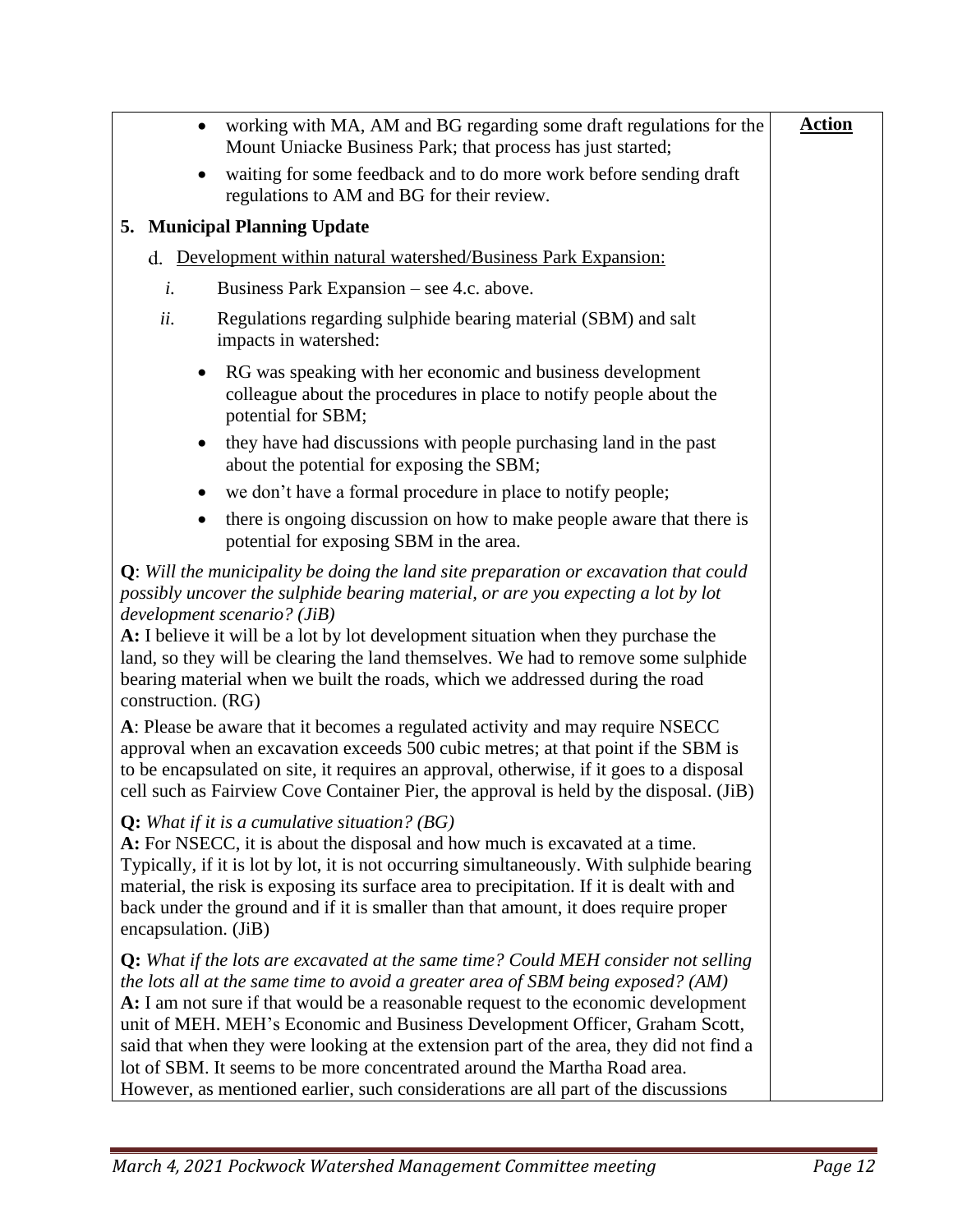<span id="page-12-0"></span>

| around SBM in the area. (RG)                                                                                                                                                                                                                                      | <b>Action</b> |
|-------------------------------------------------------------------------------------------------------------------------------------------------------------------------------------------------------------------------------------------------------------------|---------------|
| Action: MEH to meet with Halifax Water about (sulphide bearing slate (SBS)<br>and salting limit) regulations in Business Park.                                                                                                                                    | RG/BG         |
| <b>6. Education and Awareness Update</b>                                                                                                                                                                                                                          |               |
| Information Package for Watershed Area Developers<br>a.                                                                                                                                                                                                           |               |
| AM displayed the Minutes of the September 10, 2020 Meeting Minutes to guide                                                                                                                                                                                       |               |
| discussion, since she had not attended that meeting herself.                                                                                                                                                                                                      |               |
| at the last PWMC meeting the following had been discussed:<br>$\bullet$                                                                                                                                                                                           |               |
| MP intended to hold regular community meetings to allow<br>$\circ$<br>opportunities for community members to ask questions, but this type of<br>engagement will not happen until the number of people permitted to<br>gather, per Covid restrictions, stabilizes; |               |
| RG and BG discussed partnering on an education package;<br>$\circ$                                                                                                                                                                                                |               |
| a general watershed protection education piece, in the form of a<br>newsletter could be created in partnership with MEH;                                                                                                                                          |               |
| moving forward, any newsletter produced would be more of an information<br>$\bullet$<br>piece from Halifax Water's perspective; e.g., what and who the new signs<br>are meant for; and HRM is a separate entity from Halifax Water;                               |               |
| AM could draft something for RG to review to ensure that the messaging is<br>appropriate as the need arises;                                                                                                                                                      |               |
| RG would work with AM on that.<br>$\Omega$                                                                                                                                                                                                                        |               |
| Action: Create and distribute a Newsletter from the PWMC, only as needed.                                                                                                                                                                                         | <b>AM/RG</b>  |
| 7. Election of Officers – October 2022                                                                                                                                                                                                                            |               |
| 8. Next Meeting:                                                                                                                                                                                                                                                  |               |
| September 9, 2021 at 10 am                                                                                                                                                                                                                                        |               |
| 9. Meeting adjourned                                                                                                                                                                                                                                              |               |
|                                                                                                                                                                                                                                                                   |               |
| Respectfully submitted by AM                                                                                                                                                                                                                                      |               |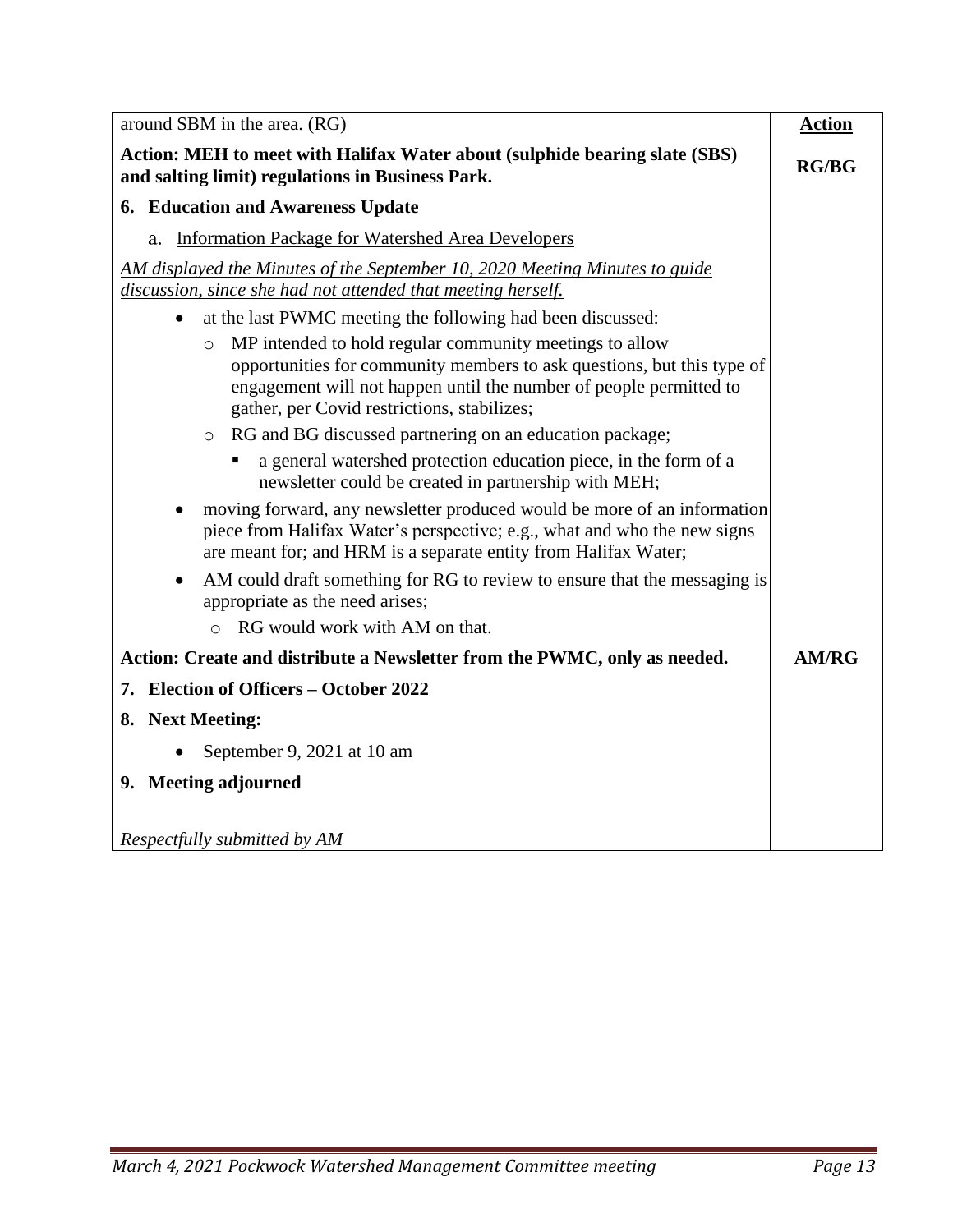**Appendix A: Map of Landownership and Pockwock Wilderness Area**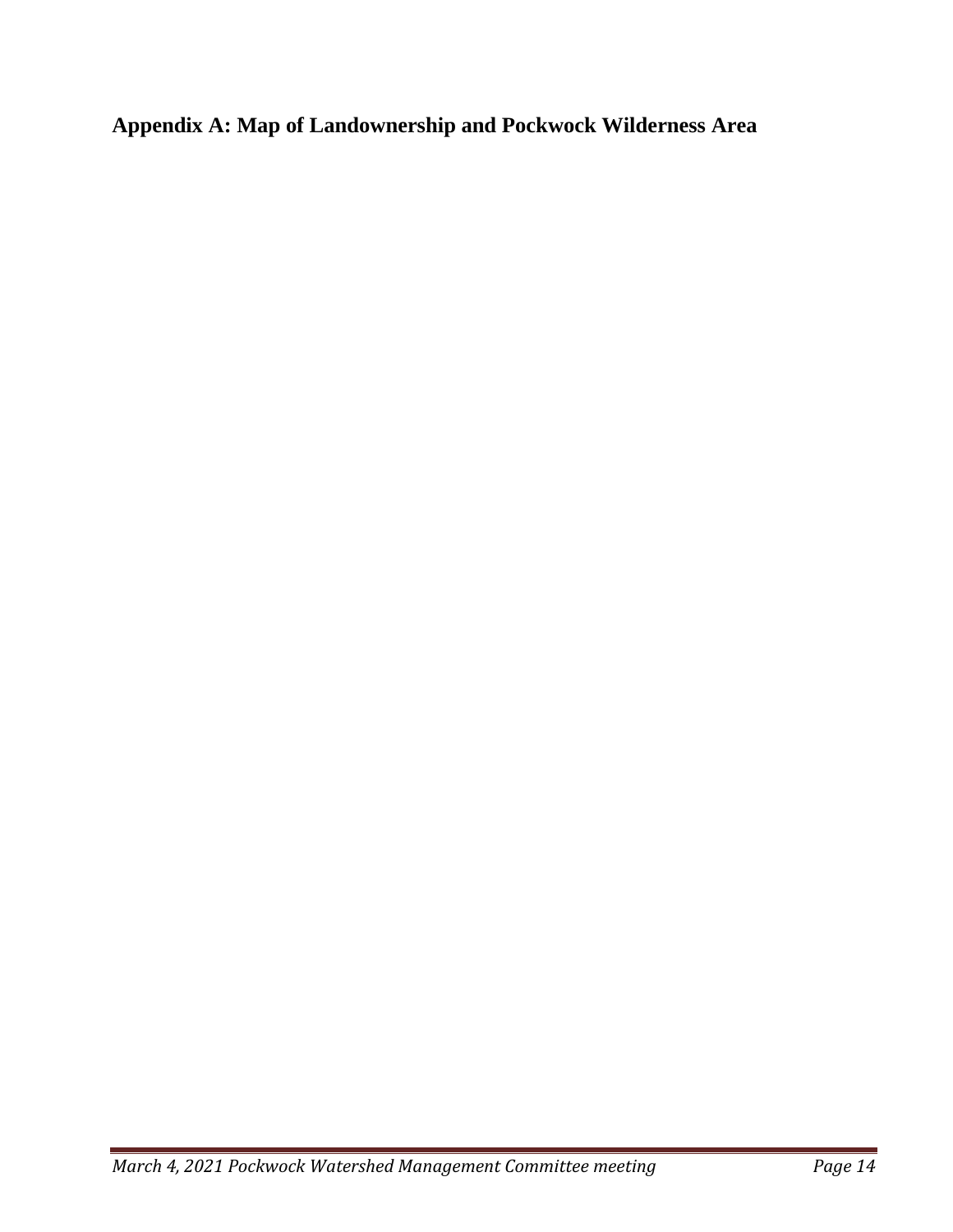**Appendix B: Protected Water Area Sign Replacing Old Wooden Signs on Highway 101 and at Exit 3 Gate to Watershed Area**

# <span id="page-14-0"></span>**Pockwock Lake Watershed Protected Water Area Emergency Spills: Call 911**  $(902)$  420-9287 Halifax<br>Water

*March 4, 2021 Pockwock Watershed Management Committee meeting Page 15*